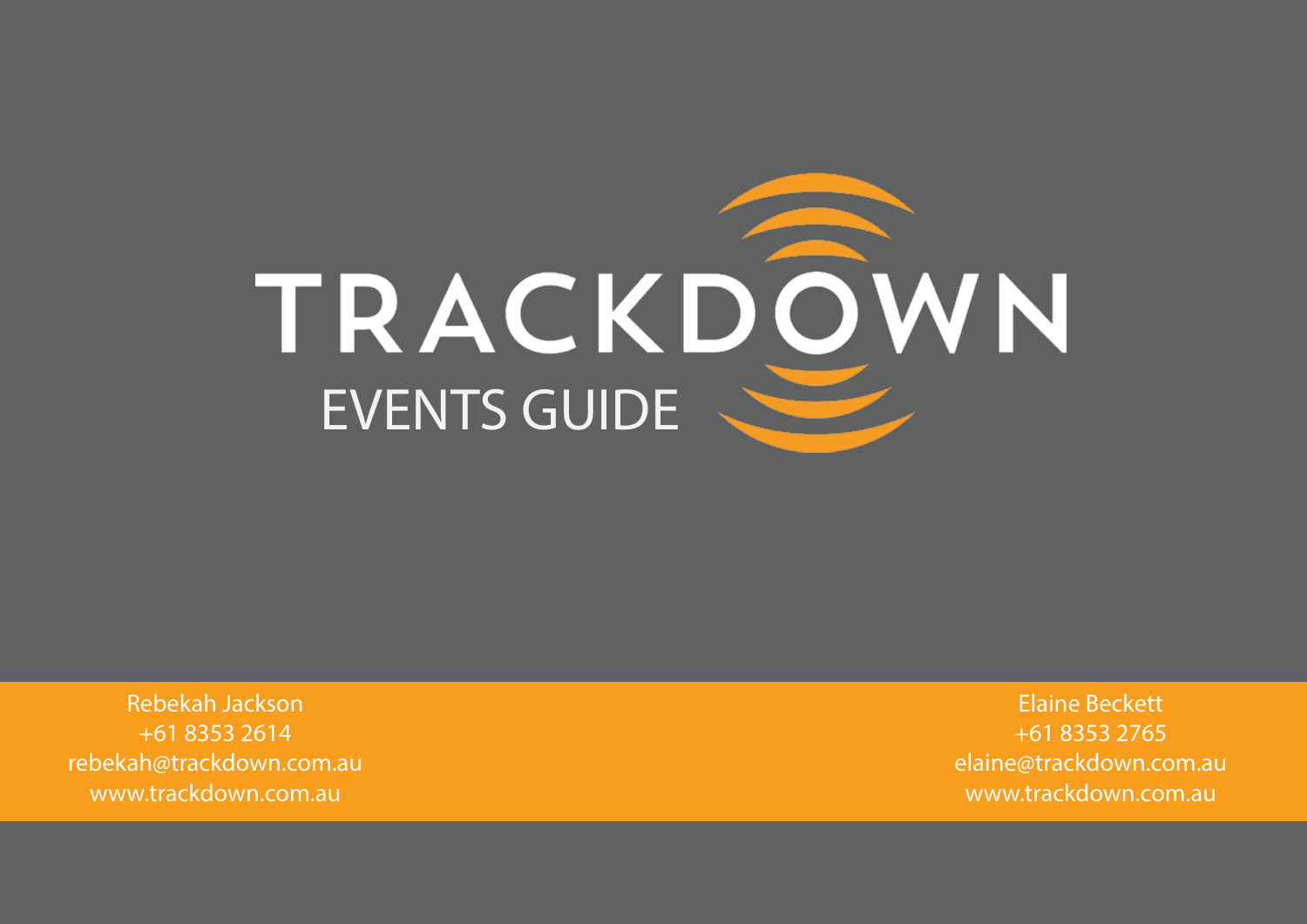## The Venue

Trackdown is among Sydney's most unique and versatile venues. As a blank canvas, it provides the potential for truly spectacular events. The Simon Leadley Scoring Stage houses everything from an orchestra recording to a film launch.

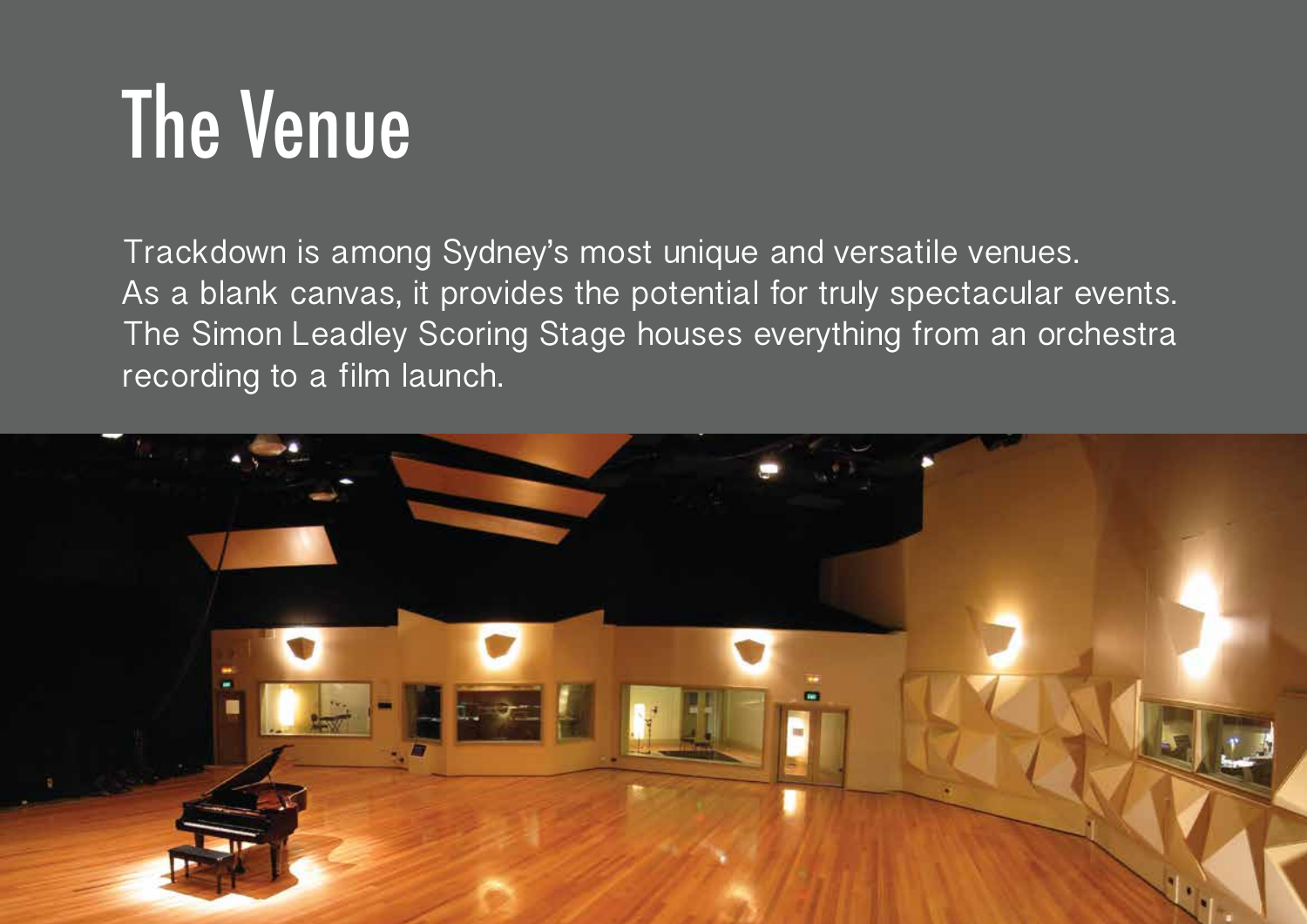

## The Venue

Alongside the Scoring Stage, Trackdown offers seperate venue entry, a private outdoor courtyard and VIP room.

#### **Capacity**

Cocktail Party<br>Sitdown dinner (without stage) 230 people Sitdown dinner (without stage) 230 people<br>Sitdown dinner (with stage) 200 people Sitdown dinner (with stage)<br>Concert Conference/Presentation 200 people

350 people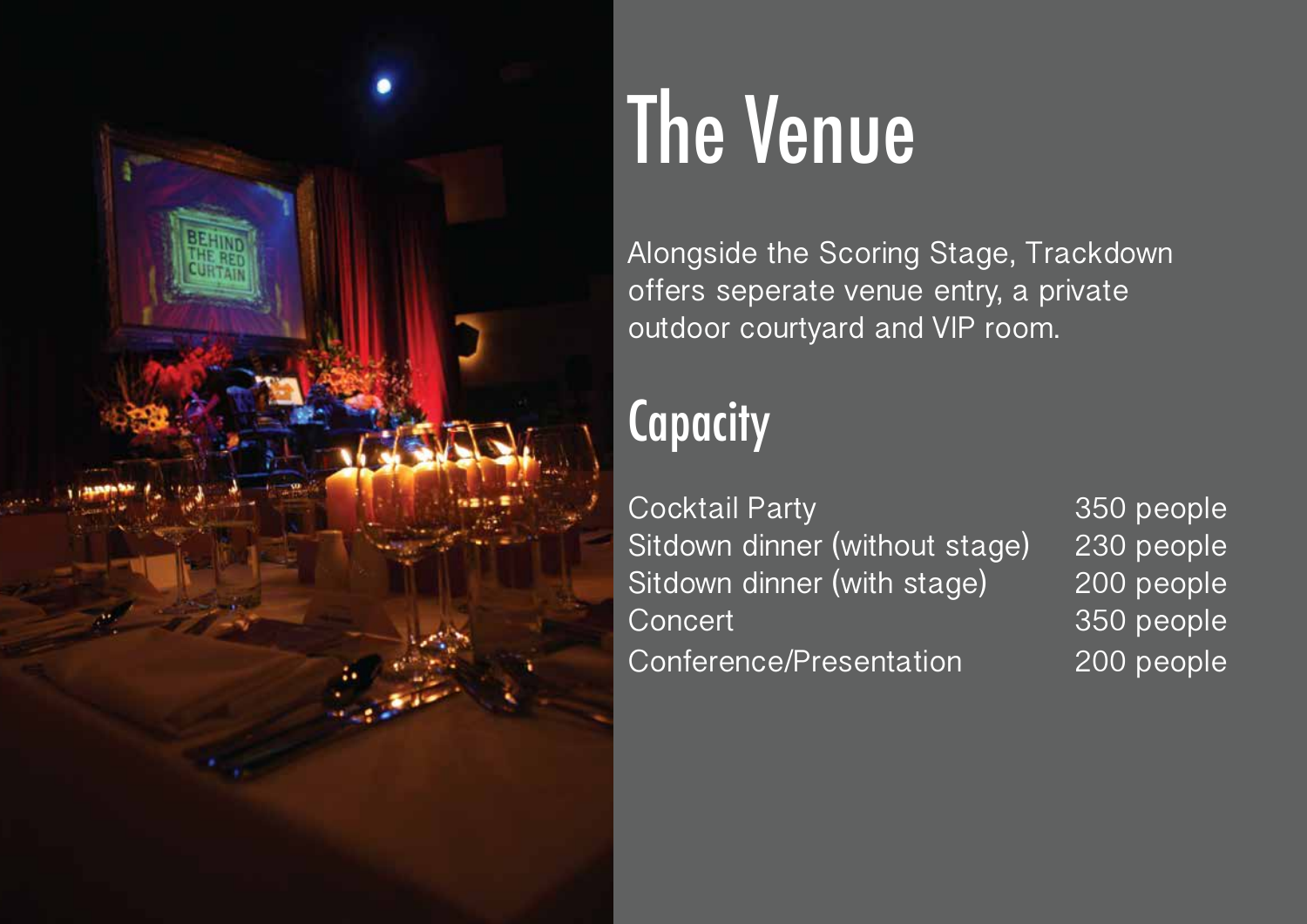## Floorplan

A floorplan with measurements of the space is available upon request. TO FOX STUDIOS



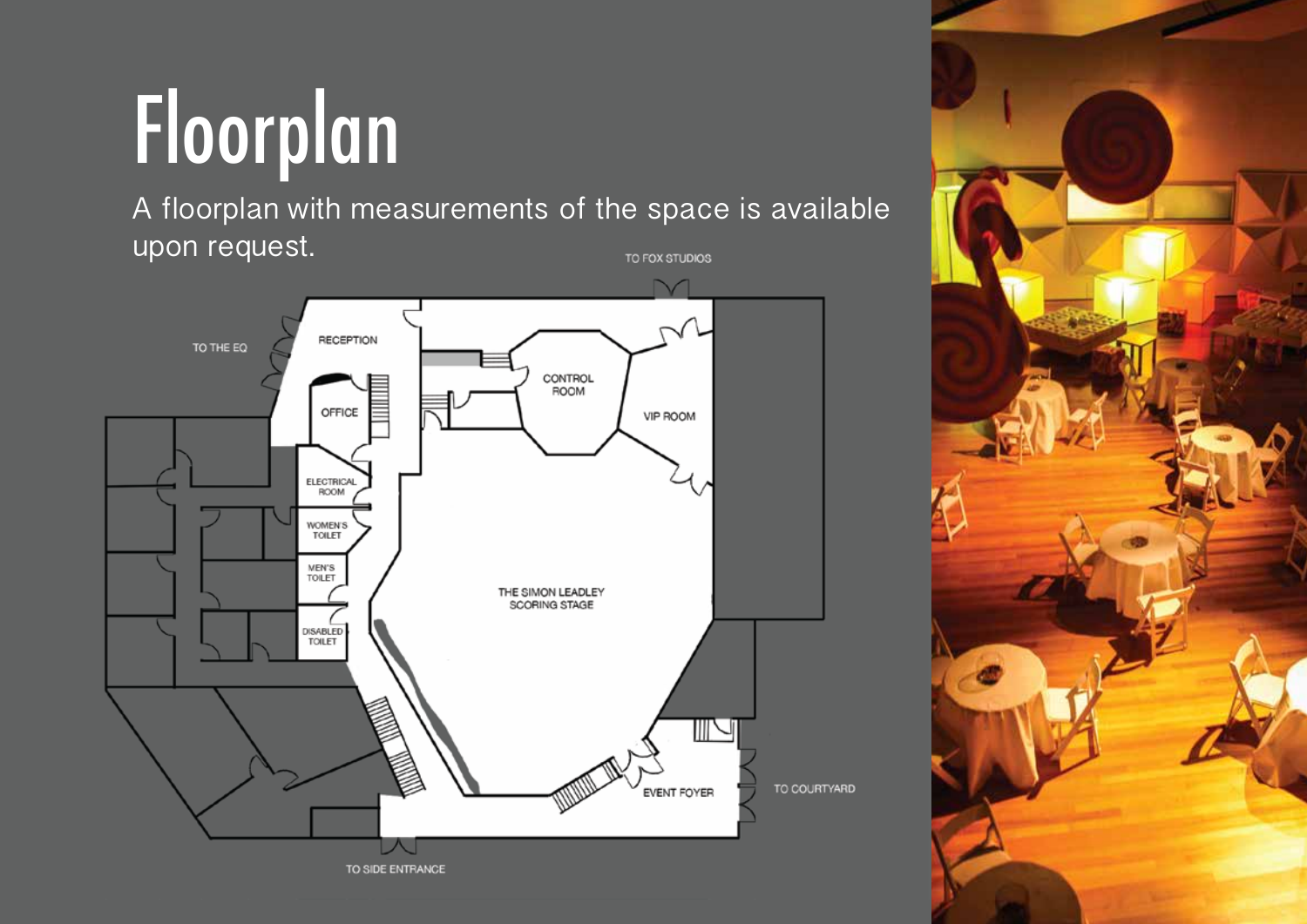

## Events Logistics

All events held at Trackdown must be finished by midnight, with all guests off the premises by midnight.

Bump down of an event must be finished by 2am unless a prior arrangement has been made with Trackdown Management.

If bump out has not concluded by 2am, Trackdown reserve the right to request that the venue be vacated and that the bump out resume at 8am.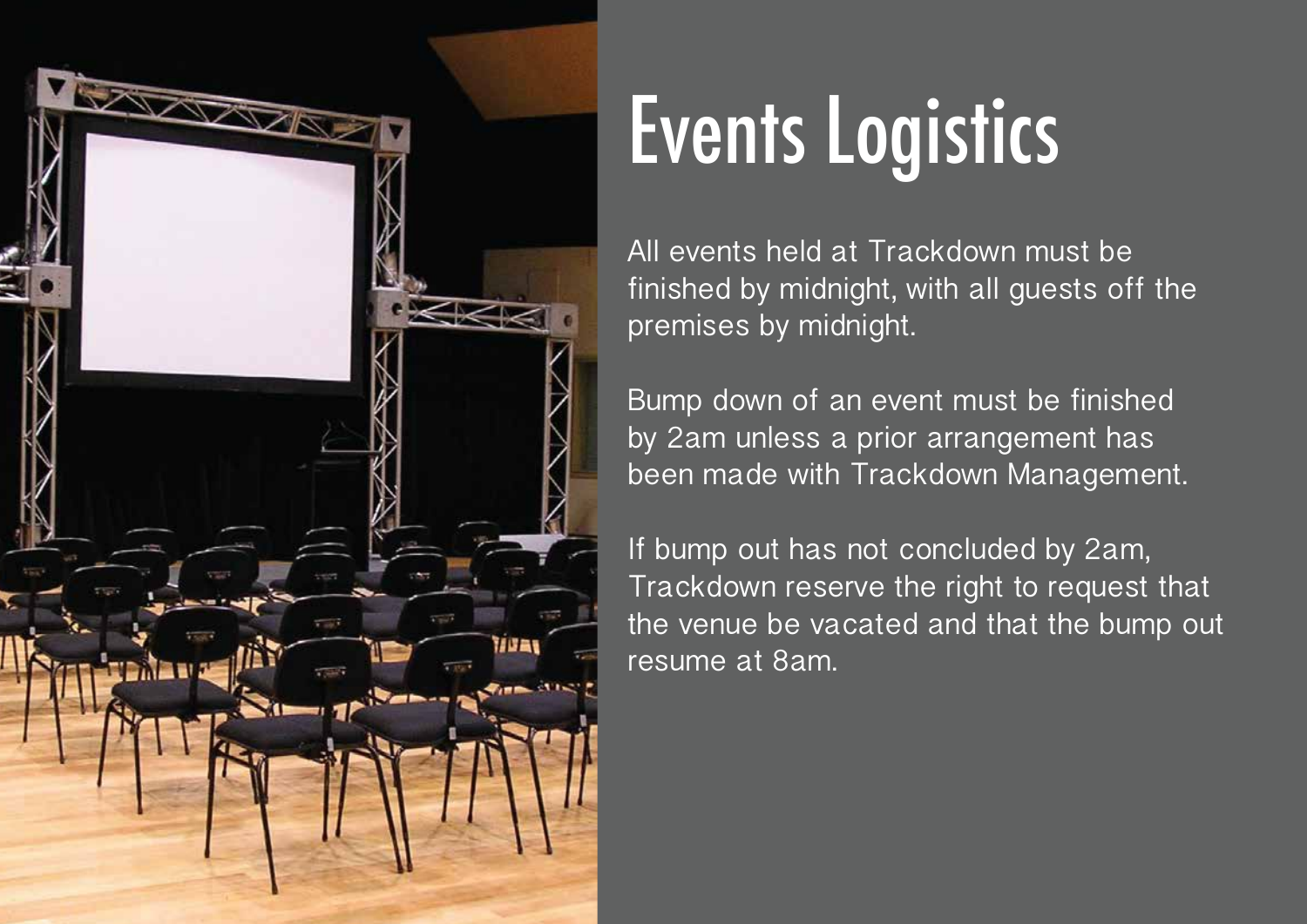

# **Lighting**

Trackdown's house lights include: Floodlights; Hi- Bays; Wall Lights and Stationary Spotlights. All houselights are on dimmers.

Trackdown is also equipped with a lighting grid. A map of the grid, and pricing on the one-man lift needed is available upon request.

#### Power

240V GPO: Trackdown's Main Hall has 240V power points located around the room. Lighting and Audio are on their own curcuit.

3 Phase Power: There is 1 x 3 Phase Power Outlet and 8 x 3 Phase Plugs located in the Electrical Room a 30m cable run from the Main Hall. Trackdown has 1 x 30m 3 Phase Power cable.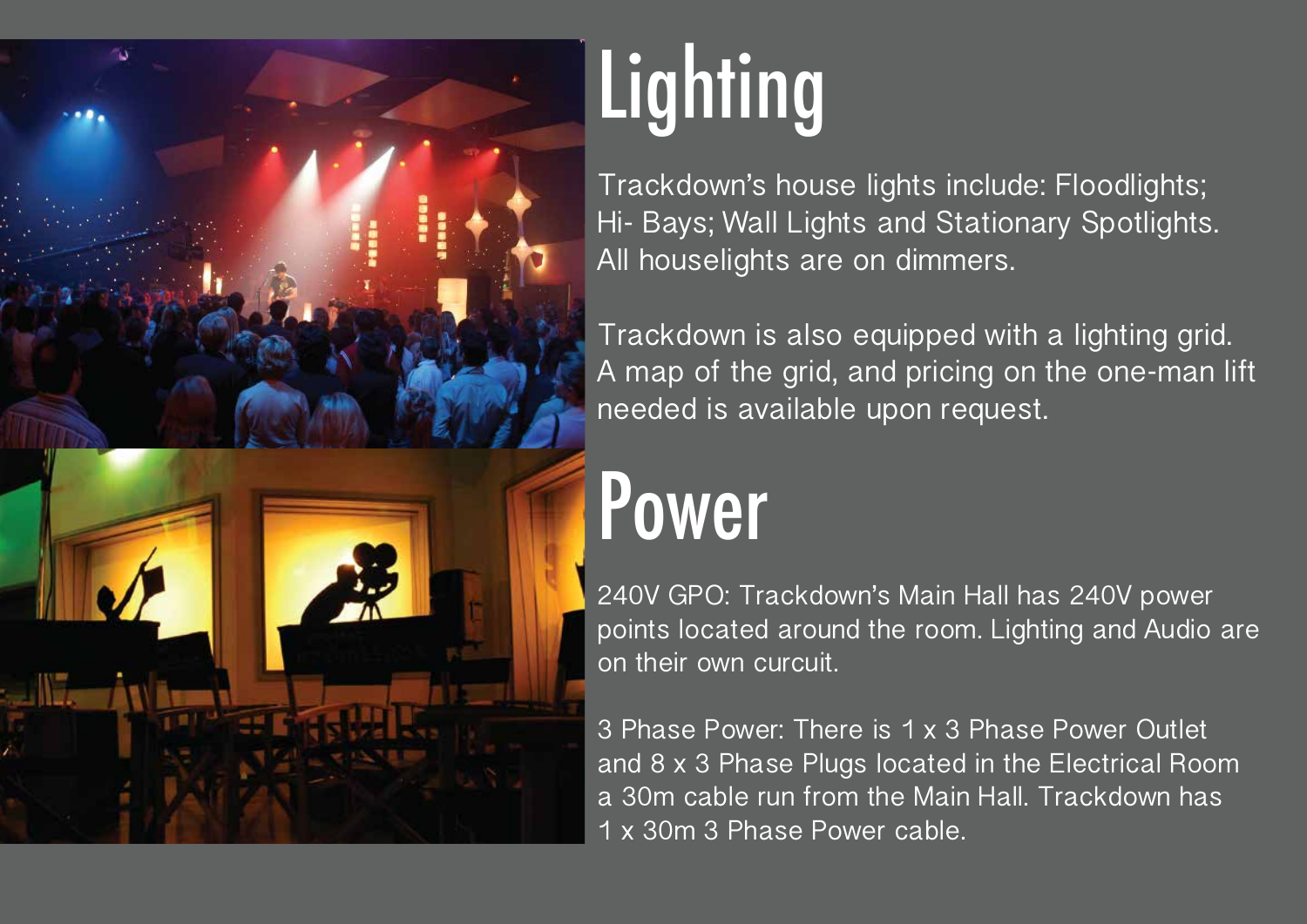

## Audio + Visual

Trackdown does not have any AV equipment included with the hire of the venue.

A small PA and a projector are available for hire.

#### Access

There are 3 bump in access points:

- 1. Rear Loading Dock via Fox Studios.
- 2. Courtyard Loading Dock via Fox Studios.
- 3. Front entry entry via The Entertainment Quarter.

Please provide names of all drivers that require access to Trackdown 48 hours prior to your event.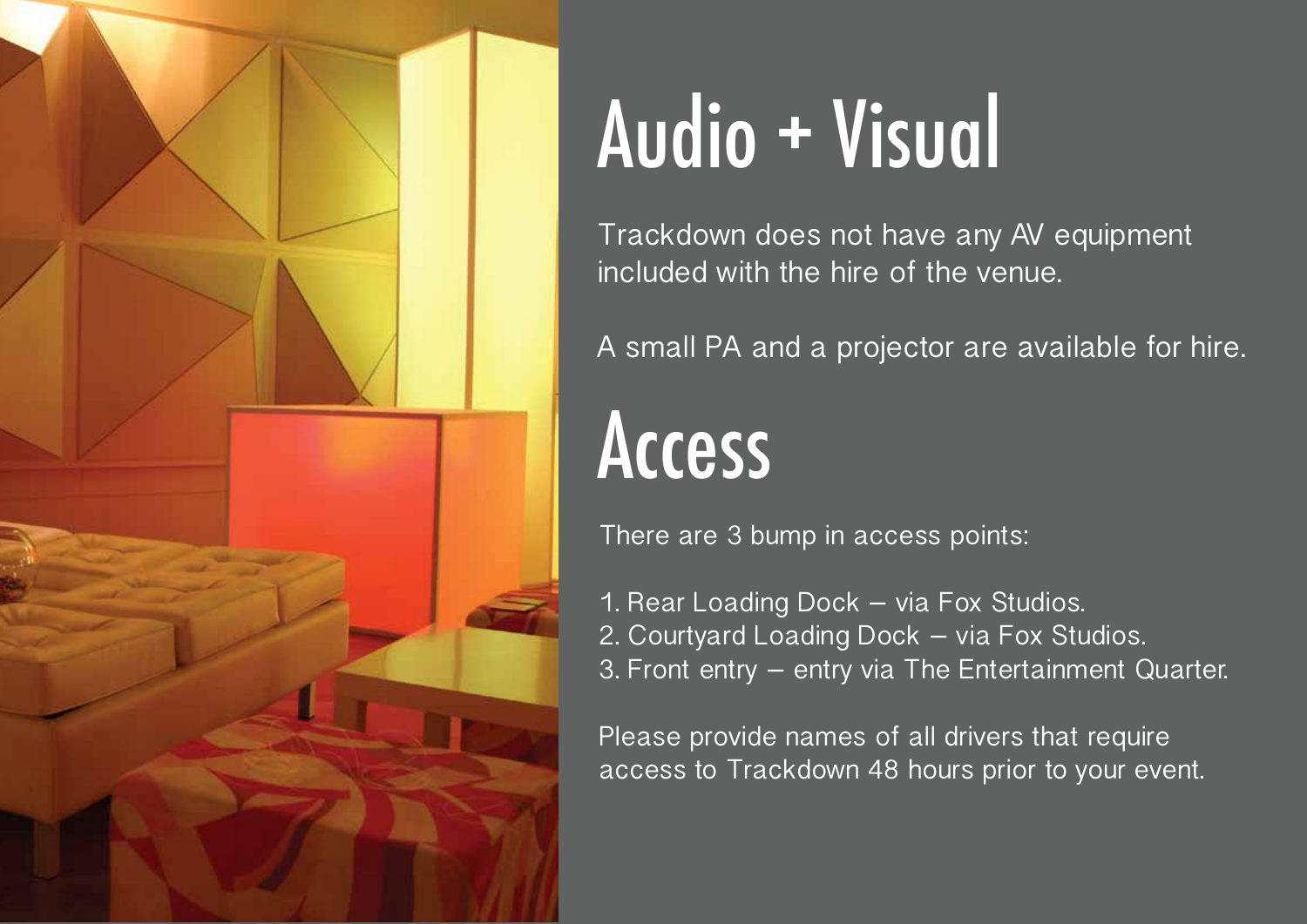

## Fees + Booking

Venue hire is calculated from the time of bump in to the time that bump out is completed.

12 hour venue hire: \$3 200 + GST<br>Hourly venue hire: \$300/hr + GST Hourly venue hire:

Booking forms are available upon request. A bond of \$1 000/day is to be paid with a 50% depoisit to confirm booking.

In the event a confirmed booking is cancelled the following fees apply:

14-30 days prior 25% fee payable<br>4-13 days prior 50% fee payable 4-13 days prior 50% fee payable<br>0-3 days prior 100% fee payabl 100% fee payable